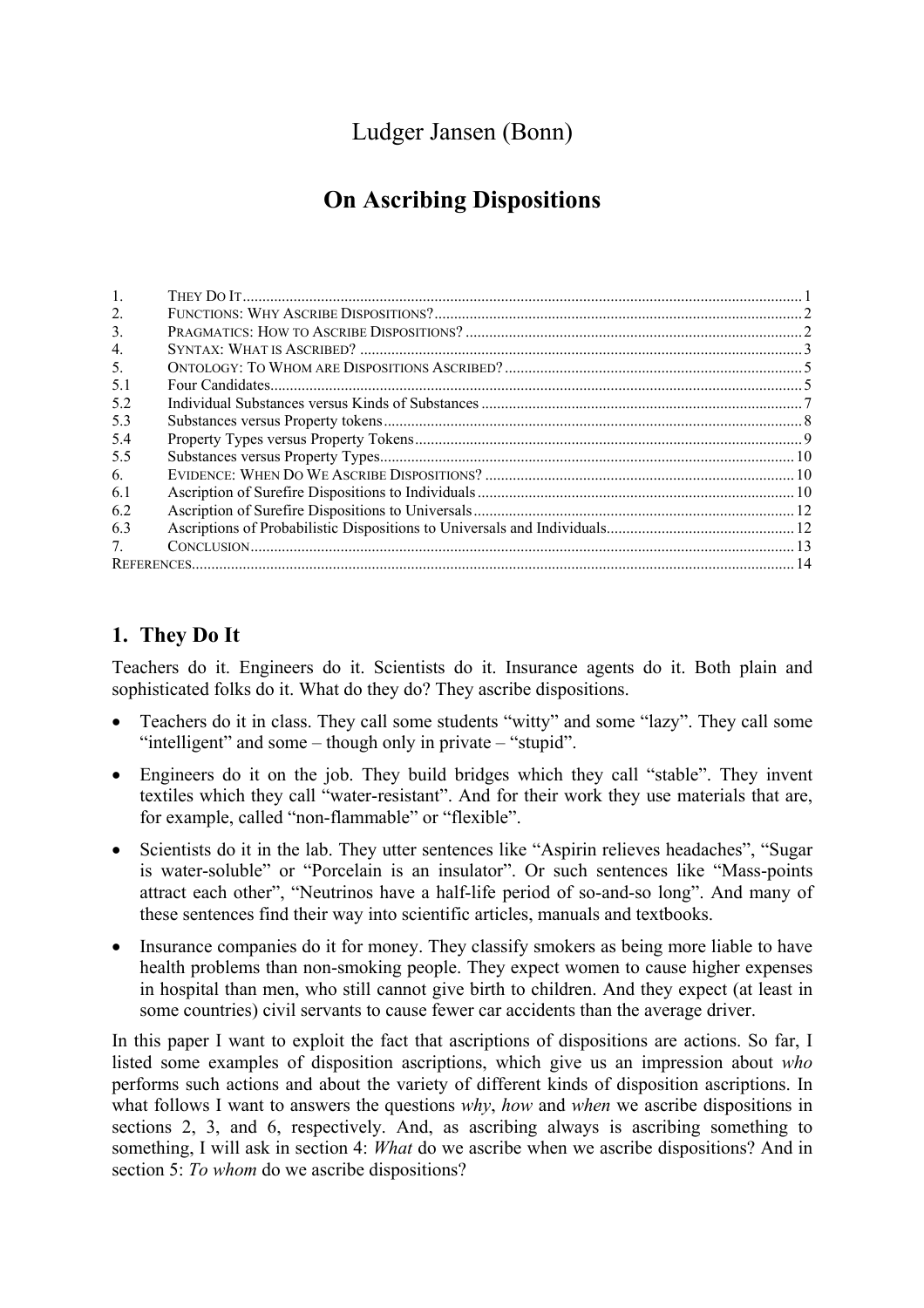## **2. Functions: Why Ascribe Dispositions?**

In the examples given, the ascriptions of dispositions serve quite different functions. One of the main motivations for ascribing dispositions is the wish to explain. Teachers want to *explain* why some students learn quicker than others. Next comes the necessity to choose certain actions to *react* to a given situation. The reaction will depend on the dispositions ascribed. E.g., the pedagogical reaction to a student's failure in an exam depends, among other factors, on the intelligence ascribed to the student by the teacher: A teacher will treat a less intelligent student differently than an intelligent but under-achieving student.

In the case of engineers and scientists, these two functions of disposition ascriptions are roughly divided between the two professions. While scientists primarily want to explain what happens in the world and thus ascribe dispositions to the things involved, engineers take into account these dispositions and choose materials and constructions accordingly. Insurance companies are a similar case. They react to known or assumed dispositions, taking them into account in the statistical calculus used to calculate the cost of a policy. Presumably, they do this without any wish to explain anything.

## **3. Pragmatics: How to Ascribe Dispositions?**

Obviously, disposition ascriptions like "Jennifer is intelligent" or "This bridge is stable" are predications. In such predications, certain predicates are ascribed to certain individuals. Other dispositions seem to be more tricky, like "Aspirin relieves headaches" or "Mass-points attract each other". Later, I will discuss these more sophisticated kinds of disposition ascriptions in detail (section 5). Here it will suffice to stick to plain predications to get my points across.

Let's suppose that I want to cross a river, and there is only a tiny little bridge. Someone tells me: "This bridge is stable." If I trust him, I will trust the bridge. I will suppose that the bridge will securely support me while walking over it, or the weight of my car while driving over it. Will I suppose that the bridge will support any weight? No, I won't. I will suppose that the bridge will crash down if the weight exceeds a certain limit. And if I know a bit of physics I may also know that the bridge might be destroyed by much smaller forces, if these are applied rhythmically, for example by a group of soldiers marching in step. Will I then think that my informant was wrong, that the bridge in reality is not stable at all? Again: No, I won't. I will understand the sentence "This bridge is stable" as being short for: "This bridge is so stable as to support any weight which will be put on it in the course of any action which I suppose you will undertake involving the bridge." Thus this disposition ascription is elliptical. Nevertheless we achieve communicational success, because in most cases we have shared assumptions about the action that walkers or car drivers do with bridges: they cross them.

Often it is said that such disposition ascriptions refer to something like "normal" conditions.<sup>1</sup> But this misses the point. Because often it is not the normal condition but an extreme condition which is in question. If I am an army lieutenant, commanding a company of infantry, I expect a different piece of information about the bridge than the normal walker or car driver. I have to know how many people and cars may be on the bridge simultaneously, and whether or not the infantry may march in step. Now, the sentence "The bridge is stable" may be short for "The bridge is so stable as to support a company of infantry when marching

<sup>&</sup>lt;sup>1</sup> Cf., e.g., Spohn 1997, who nevertheless gets interesting results from this assumption.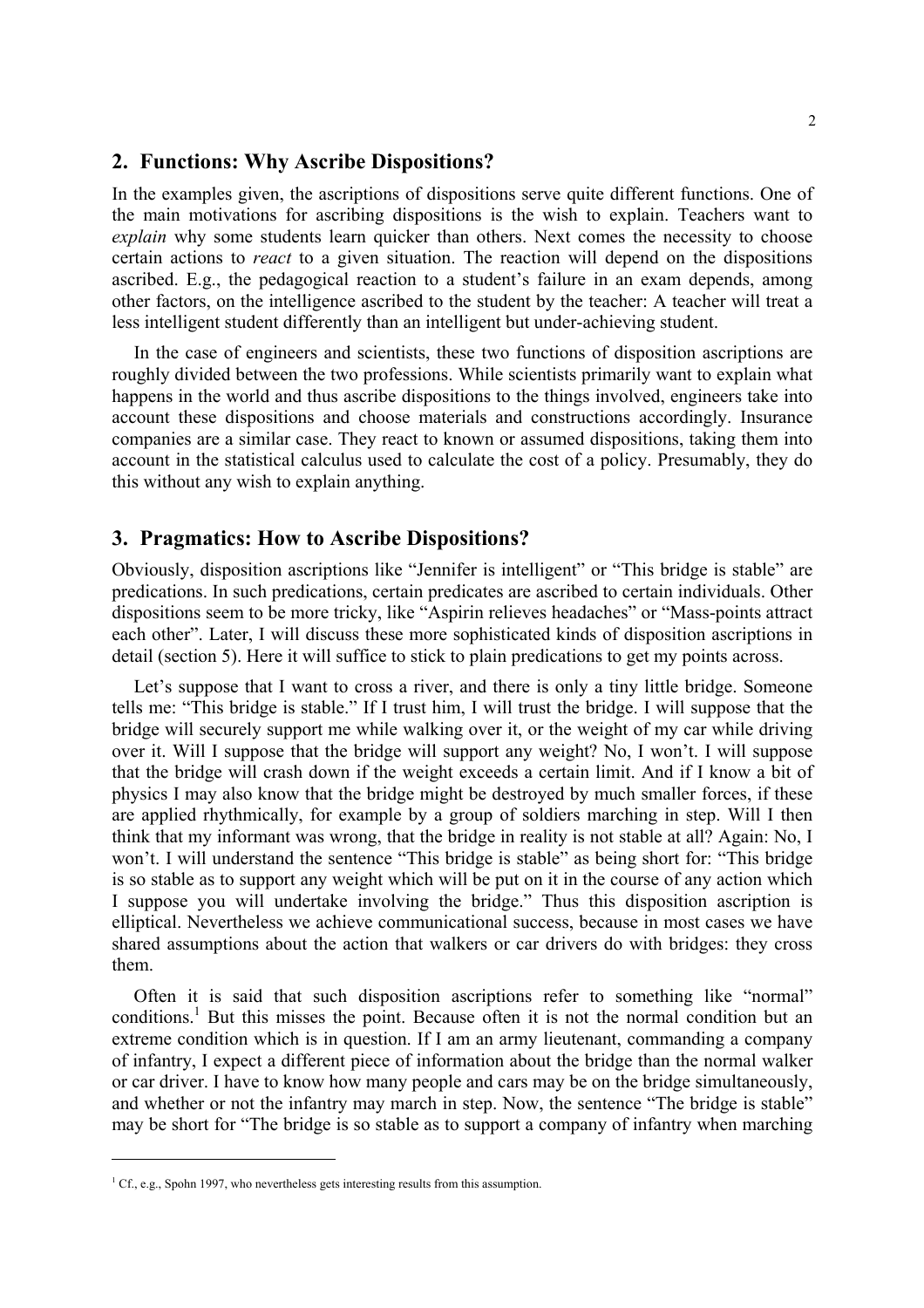in step." And this is quite a different disposition than that asked for by normal car drivers.<sup>2</sup>

If such disposition ascriptions are elliptical, how is successful communication about dispositions possible? It is possible, because, like in many other kinds of discourse, additional information is provided by the context of the utterance or by tacit mutual assumptions of the speaker and the hearer. This is enough to give action-related information involving dispositions. But is it enough for scientific descriptions? This is not so clear, because there is no related action for science as such – only the desire to explain. I do not want to discuss this question further here. Instead, I will next discuss in which ways a disposition ascription can be elliptical. Even if the context should also turn out to be helpful in the case of explanation, science will be better off trying to fill these gaps. For the aim of science is to make things explicit. As it is not implicit but explicit knowledge science aims at, science should strive to find explicit formulations of its findings.

## **4. Syntax: What is Ascribed?**

We ascribe dispositions by ascribing predicates. So much seems to be clear. Thus the surface grammar of a disposition ascription is plain and simple predication, consisting of a disposition predicate ("D") and a singular term ("x") as a subject:

#### $D(x)$

Now a disposition is always a disposition for some kind of action, its specific manifestation M. Thus, somehow this manifestation predicate must be hidden within the disposition predicate. My suggestion is to express the relation between a manifestation predicate and the related disposition predicate by means of a predicate modifier. A predicate modifier is an operator that takes a predicate and yields a new predicate.<sup>3</sup> Here I use the modifier "dyn", socalled in reminiscence of Aristotle's concept of *dynamis*. 4 Thus, hidden behind the surface is something like

#### $(\text{dyn }M)(x)$

Now, dispositions can differ, because they allow for different manifestations. Say, supporting a certain mass  $m_1$ , or supporting a larger mass  $m_2$  etc. Furthermore dispositions can differ, because they allow for the same manifestation under different conditions, say in different temperatures. A bridge built from ice may have the disposition to support a car under a temperature of -20°C, but not the disposition to support a car under a temperature of 10°C. Thus we have to account for the possibility of such different conditions in disposition ascriptions. The best way to do this is to recognise that the manifestation predicate M can form a complex conjunctive predicate together with a condition predicate C, e.g. "... has a temperature of 10°C". Thus we now arrive at the following structure:

## $(dyn (M.C))(x)$

The predicate conjunction "." is defined as follows: If *A* and *B* are predicates, *A.B* is also a

<sup>&</sup>lt;sup>2</sup> Similarly, Mumford 1998, 90 speaks about "the context relativity of relevant ideal condition". However, Mumford misses the ambiguity of manifestation terms, which is in question in the bridge example. See the discussion in the next section. In addition it is not clear how Mumford thinks that the context contributes to the meaning of disposition ascriptions.

<sup>&</sup>lt;sup>3</sup> Cf. Clark 1970. For discussion and further references cf. Jansen 2002, ch. 1.

<sup>4</sup> Cf. Jansen 2002.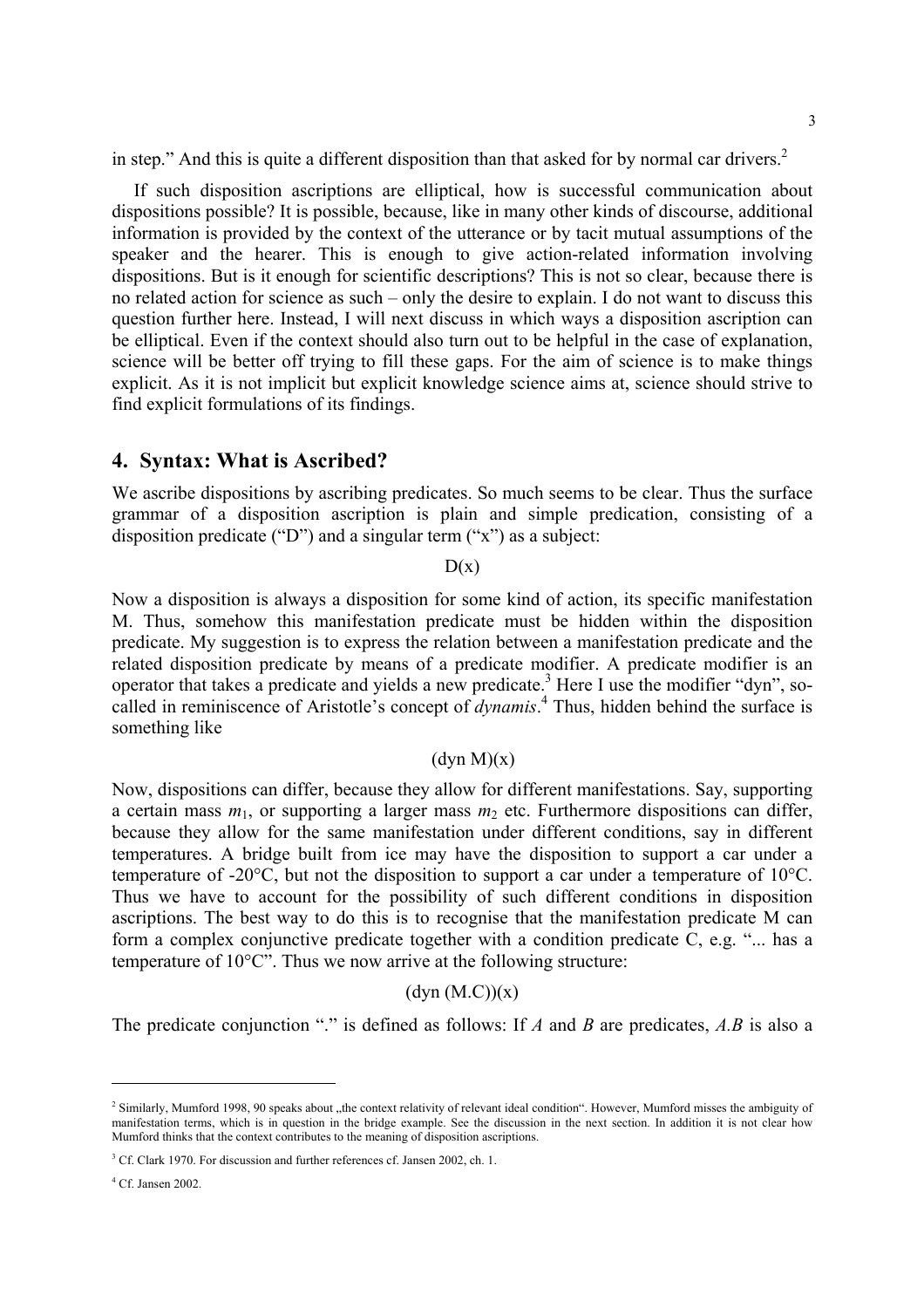predicate.  $(A.B)(x)$  is true, if and only if both  $A(x)$  and  $B(x)$  are true.<sup>5</sup> It might seem odd that – due to this conjunctive analysis – the manifestation predicate and the manifestation conditions are on equal footing. Some may want to object that in this case the manifestation predicate and the condition predicate have symmetrical roles and that they may even switch places. This is true, but it should not bring us any trouble. If a bridge has the disposition  $D_1$  to support a car while having a temperature of  $10^{\circ}$ C, it also has – indeed as a logical consequence – the disposition  $D_2$  to have a temperature of 10°C while supporting a car. Bridges without this disposition would just cease to exist when reaching a temperature of 10°C while supporting a car. There is nothing wrong with this. The reason, why the ascription of  $D_2$  sounds odd but not the ascription of  $D_1$  is that bridges are built to support cars; that they can stand certain temperatures is only of instrumental value for this end. However, everything that possesses  $D_1$  also possesses  $D_2$ , and vice versa. This is, why the conjunctive analysis is appropriate for manifestation conditions.

Of course, the predicate C describing the manifestation conditions can itself be a highly complex predicate. The task of science is to learn as much as possible about the predicates M and C involved, and thus to accumulate as much explicit knowledge about the dispositions of the things we find in the world as possible. I discuss how knowledge about dispositions can be acquired in section 6.

Another objection may arise: <sup>6</sup> Disposition ascriptions, or so the objection starts, should allow us to predict future outcomes. But if we ascribe dispositions, as stated, always for very special manifestations in very special circumstances, dispositions are of no use for predictions, because we do not know whether these very special circumstances will obtain in the first place. We may, for example, ascribe to a bridge the disposition to support our weight at a temperature of 20°C and an atmospheric pressure of 1013 hPa. But then it is quite unlikely that the weather produces these very conditions, and thus we cannot predict any outcome of our walking across the bridge. So much for the objection, now my answer. While I agree to the objection's premises, I do not subscribe to its conclusion. It is true, I think, that we cannot predict much if we only know a thing's disposition to react in a certain way in one set of circumstances. But what we usually ascribe to things is a whole family of disposition predicates, describing the reaction in a whole range of circumstances. And in many cases it will be fairly certain that circumstances from this range will obtain in a future situation. For example, we may ascribe to the bridge the disposition to support our weight at any temperature from, say –60°C to 60°C, thus covering virtually any temperature conceivable in earthly climates. Whatever the temperature will be like in a future situation, the bridge will support our weight because of its dispositional properties. Thus, even if disposition ascriptions are elliptical in the way described in this section, they still allow for prediction if they cover an appropriate range of circumstances.

Someone who prefers sparse ontologies may want to object here that this suggestion multiplies the number of dispositions: the disposition to support at 1°C, 2°C, 3°C etc., and of course also the temperatures in between, say, at 1.27°C or 37.93°C. But what is being multiplied here is the number of disposition predicates that can be ascribed to the bridge, the number of disposition ascriptions. Thus it is a multiplication at the level of description. Whether this procedure brings with it a multiplication at the level of being, at the ontological

<sup>&</sup>lt;sup>5</sup> Cf. Jansen 2002, 183.

<sup>&</sup>lt;sup>6</sup> This objection has been raised by Nancy Cartwright in discussion.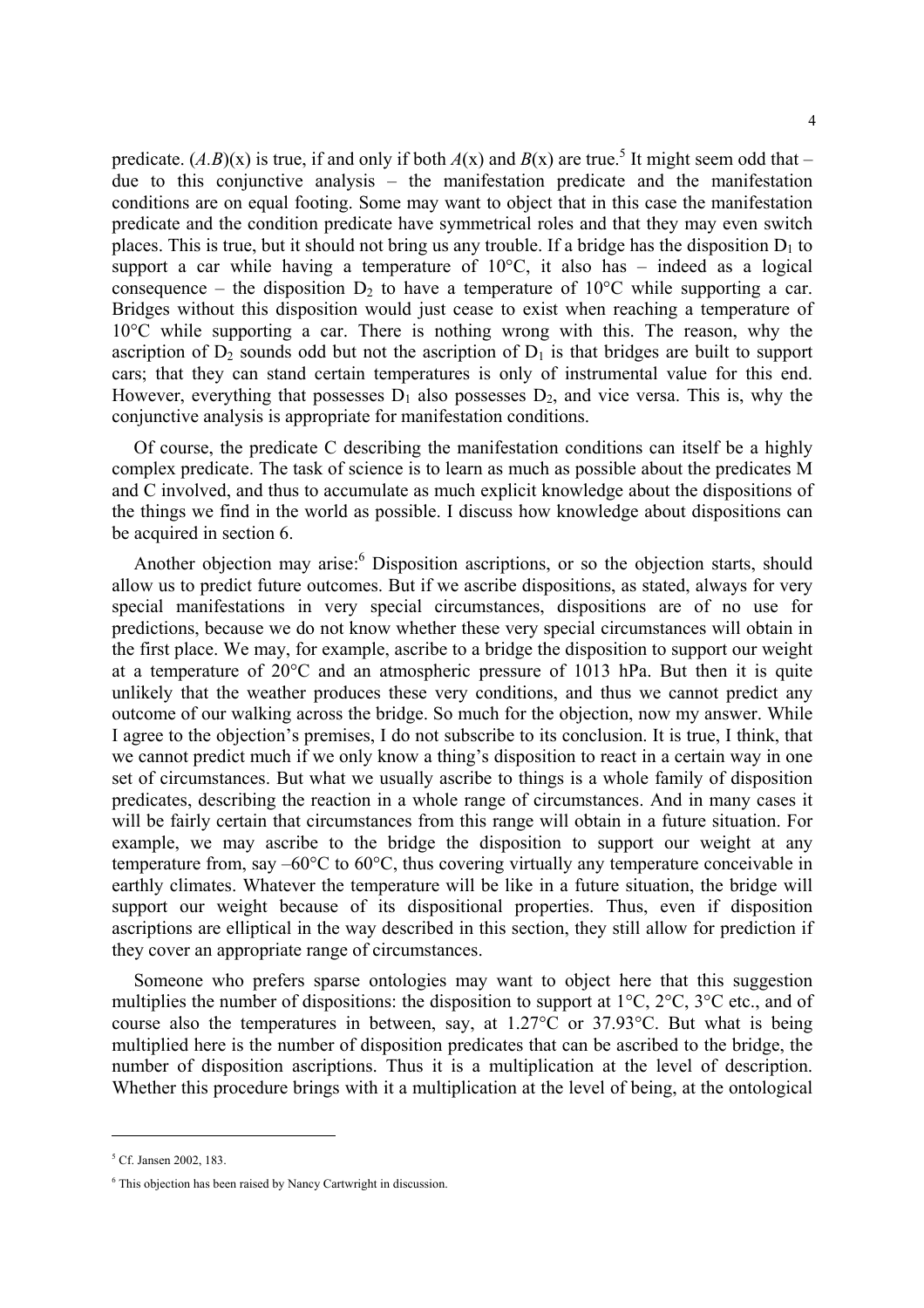level, depends on one's theory of token identity of dispositions. That all these disposition ascriptions are true of a thing might be accounted for by one and the same property token. Thus there may be different disposition tokens that make this wide range of disposition ascriptions true, but this is not necessarily so: Maybe there is only one property token that makes all these disposition ascriptions true.

## **5. Ontology: To Whom are Dispositions Ascribed?**

## **5.1 Four Candidates**

The question to which I want to turn now is: To whom are dispositions ascribed? As an initial approach to answering this question we can look for the grammatical subjects of disposition ascriptions. Browsing through the examples I mentioned at the beginning, we find things like:

- John and Jennifer, two students: John is witty and Jennifer is intelligent.
- The old Forth Bridge and the new Forth Bridge, two constructions by civil engineers: The new Forth Bridge is stable, the old one wasn't.
- Gum and Gore-Tex, two materials: Gum is flexible, Gore-Tex is water-resistant.
- Mass-points and neutrinos, theoretical entities of quite different standing.
- Smokers and civil servants: Smokers are more liable to have health problems, civil servants less liable to cause accidents than the average driver.

In reflecting on this list, different categories of entities come to mind: Living versus nonliving entities. Theoretical versus non-theoretical entities. Different things versus different kinds of stuff. And, more important, individuals versus kinds. Consider the following sentences:

- (S) Zucky (= my favourite chunk of sugar) is water-soluble.
- (K) Sugar is water-soluble.

Of course, in this case (K) implies (S): If sugar is water-soluble, Zucky is water-soluble, too. But this is not valid the other way round: In a world with a different set of laws of nature, sugar might not have the disposition to dissolve in water, while Zucky might still be watersoluble for other reasons than being sugar.

Aside from things and kinds, a further candidate for the ascriptions of dispositions has been suggested by Nancy Cartwright: properties.<sup>7</sup> As Cartwright puts it – inspired by the secondorder-property-view of dispositions:8

(PC) The molecular structure of sugar brings with it water-solubility.

In  $(P_C)$ , one function of the phrase "the molecular structure of sugar" is to pick out what we are talking about: about the stuff having the molecular structure of sugar. Were this all there is to  $(P_C)$ , we could render this statement as  $(P^*)$ :

<sup>&</sup>lt;sup>7</sup> Cf. Cartwright 1989 and 1999.

<sup>&</sup>lt;sup>8</sup> For references for and criticism of this view of dispositions cf. Jansen 2004.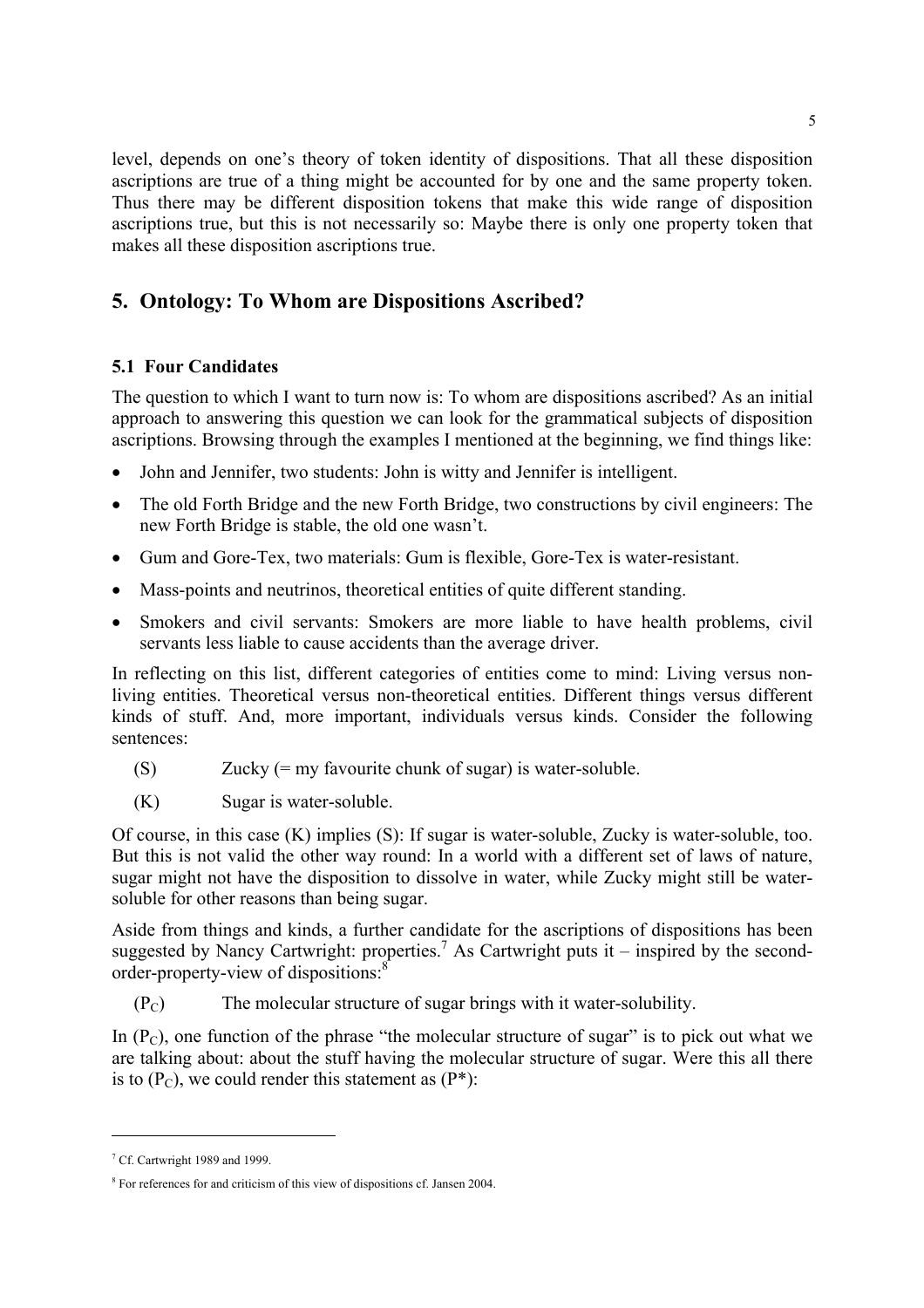(P\*) Things having the molecular structure of sugar are water-soluble.

But in  $(P^*)$  an important aspect is missing. According to the property-view, the property predicate in question has not only the function of picking out those things that are supposed to have a certain disposition, like in  $(P^*)$ , but the property is thought also to have a causal or explanatory function: those things posses this disposition, *because* they have that property. This explanatory function can be expressed in reduplicative sentences, i.e. in sentences containing phrases like "qua" or "in virtue of", like  $(P_R)$ :

 $(P_R)$  Things having the molecular structure of sugar are water-soluble in virtue of their having the molecular structure of sugar.

What Cartwright has in mind are types of properties. We can add tokens of properties, which are often called "tropes" or "abstract particulars"<sup>9</sup> as a further candidate:

- $(T<sub>C</sub>)$  This token of the molecular structure of sugar brings with it a token of water-solubility.
- $(T_R)$  This token of the molecular structure of sugar brings with it a token of water-solubility in virtue of its being a token of the molecular structure of sugar.

Thus we exhaust the four-fold ontology Aristotle aims at in the second chapter of his "Categories":<sup>10</sup>

|                 | PARTICULAR                                          | UNIVERSAL                                  |
|-----------------|-----------------------------------------------------|--------------------------------------------|
| <b>CONCRETE</b> | individual substances<br>(this particular man)      | universal kinds of substances<br>(mankind) |
| <b>ABSTRACT</b> | individual property tokens<br>(this particular red) | universal property types<br>(redness)      |

I will argue that disposition ascriptions to individual substances are the most basic kind. I want to reach this conclusion in four steps:

- (1) I will argue that the ascription of dispositions to individuals substances is prior to the ascription of dispositions to kinds of substances (section 5.2),
- (2) that disposition ascriptions to individual substances are prior to disposition ascriptions to individual property tokens (section 5.3), and
- (3) that disposition ascriptions to universal kinds of properties are *not* prior to disposition ascriptions to individual property tokens (section 5.4).
- (4) From this I will conclude, by transitivity of priority, that ascriptions of dispositions to individual substances are prior to ascriptions to any of the other ontological categories.

<sup>&</sup>lt;sup>9</sup> Discussion of and arguments for trope ontology can be found in, e.g., Macdonald 1998.

 $10$  For a modern defence of such a fourfold ontology cf. Lowe 2002.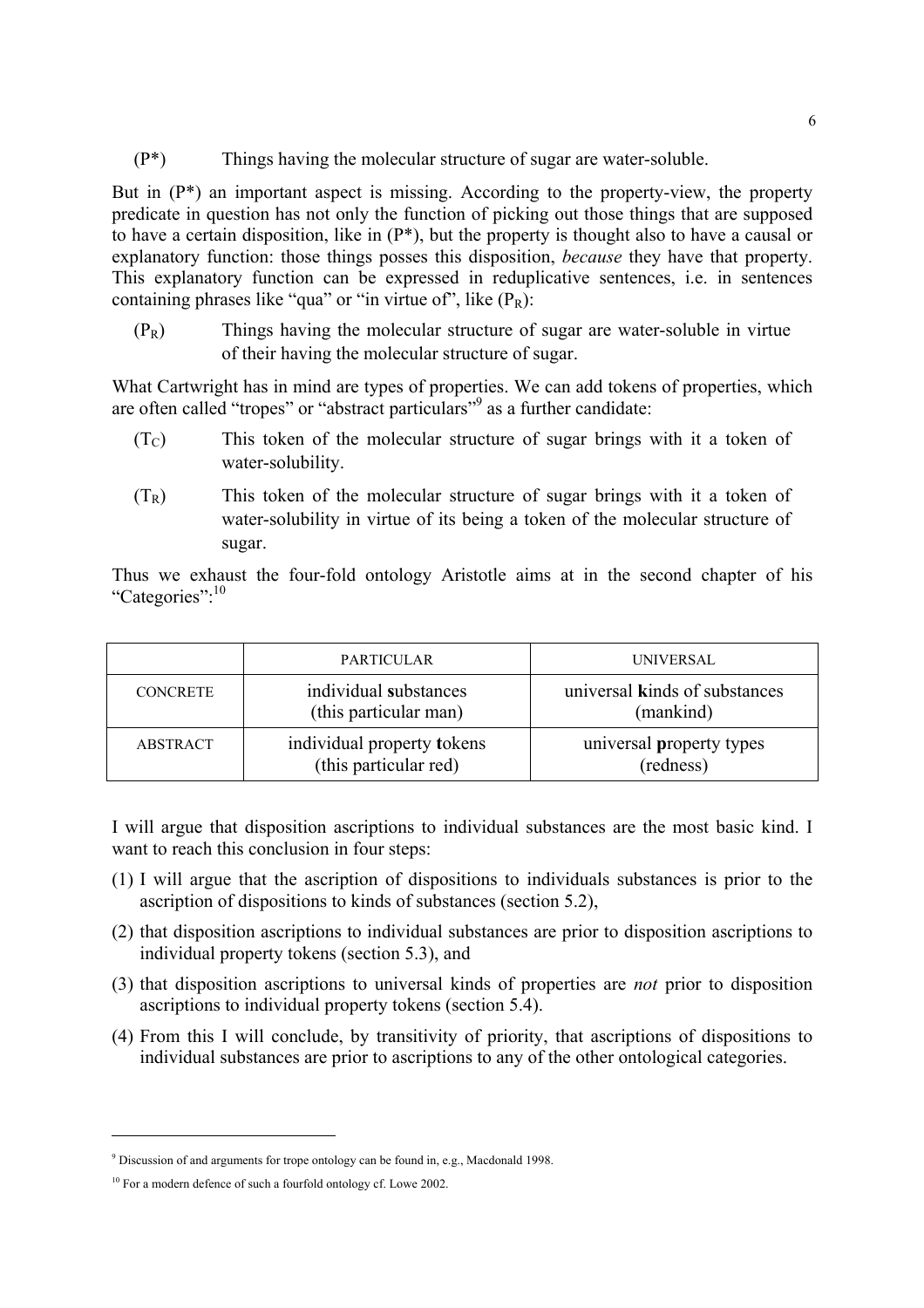#### **5.2 Individual Substances versus Kinds of Substances**

When I talk about a disposition ascription to a universal, I do not mean that there is some universal or platonic idea that has a capacity to be changed or to change itself. Rather, the ascription of a disposition D to a universal U means that anything that exemplifies U also possesses that disposition D. Not only does Zucky have the disposition to dissolve in water, but also sugar in general. Not only does Black Beauty have the disposition to digest hay, but horses in general. Now, which comes first, ascription to individual substances or disposition ascriptions to kinds of substances? I want to show that disposition ascriptions to individual substances are more basic in (1) metaphysical, (2) logical and (3) epistemological respect:<sup>11</sup>

(1) Metaphysical priority is not only an old,<sup>12</sup> but also a very useful concept, that can help to detect ontological dependencies. It can be tested by a simple contrafactual criterion: A is metaphysically prior to B, if A can be without B, but B cannot be without A. As I already mentioned, the truth of disposition ascriptions to individual substances is independent from the truth of the disposition ascription to the corresponding kinds. "Zucky is water-soluble" can still be true, even if "Sugar is water-soluble" were false, whereas it is not possible that "Zucky is water-soluble" is false while "Sugar is water-soluble" is true.

(2) The logical structure of a disposition ascription to individual substances is just the application of a predicate to a singular term, say "Wz" (with  $z = Zucky$  and "W" for "is water-soluble"). This was the kind of disposition ascriptions discussed in section 4. The logical structure of a disposition ascription to kinds of substances is more sophisticated. It might be considered to be a universal quantification over a conditional (with "S" for "is a chunk of sugar"):

## (∀*x*) (S*x* ⊃ W*x*)

The point is that the more simple structure of the disposition ascription to the concrete particular is embedded in the more complex structure of the universal disposition ascription. Thus you can explain a particular disposition ascription without reference to a universal disposition ascription, but not the other way round. Every universal disposition ascription contains the predication of dispositions to particulars.

(3) Disposition ascriptions to individual substances are also epistemologically prior to disposition ascriptions to kinds of substances. We could know a lot about the dispositions of individual substances without knowing the truth-value of any disposition ascription to a kind of substances. I may know that Enrico Caruso had the disposition to sing beautifully. I do not have to know any disposition ascription to kinds in order to have this piece of information about Caruso. This will not work the other way round. In order to know the truth-value of a universal disposition ascription to a kind of substance, we have to know a lot about the dispositions of individuals. In order to discover that humans can think, I first have to have acquaintance with several individual humans and learn about the thinking disposition of these individuals. Thus disposition ascriptions to individuals are epistemologically prior to disposition ascriptions to universals. We can conclude that disposition ascriptions to individual substances are prior metaphysically, logically and epistemologically to disposition

 $<sup>11</sup>$  In showing this I give also reasons against the theory of disposition predicates proposed by Lowe 2001, who tries to reduce disposition</sup> ascriptions to concrete particulars to ascriptions of manifestation predicates to universals. In doing this, however, Lowe conflates the dispositional/categorical distinction with the distinction between predications to universals and predications to individuals.

 $12$  Cf. Aristotle. Categories 12, where Aristotle also mentions the contrafactual criterion that I employ for metaphysical priority. Aristotle tells us in Metaphysics V 11 that this criterion has already been used by Plato.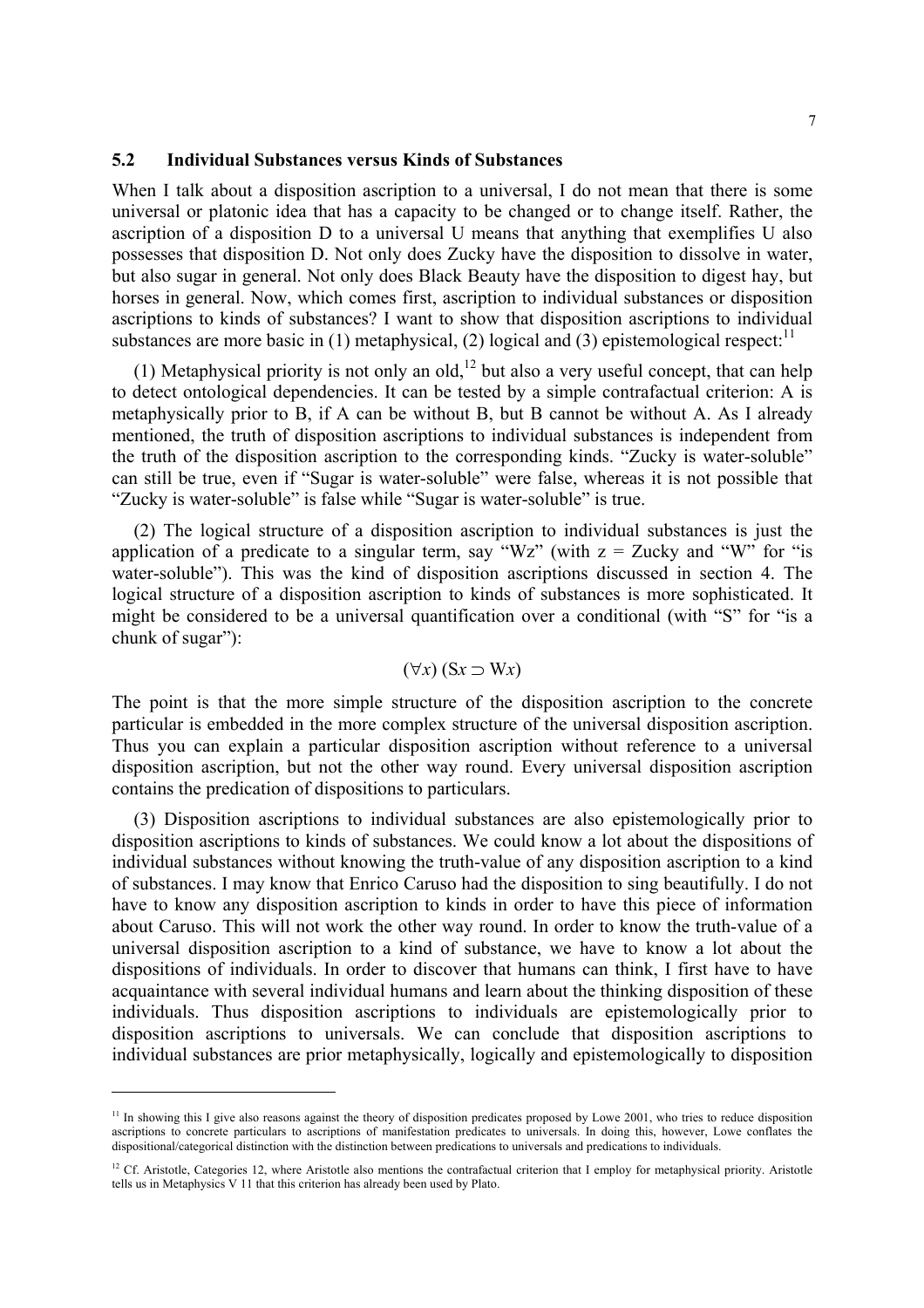ascriptions to kinds of substances.<sup>13</sup>

 $\overline{a}$ 

#### **5.3 Substances versus Property tokens**

(1) What, now, about property tokens or tropes in comparison to individual substances? Well, recall  $(T_C)$ :

 $(T<sub>C</sub>)$  This token of the molecular structure of sugar brings with it a token of water-solubility.

 $(T<sub>C</sub>)$  cannot be true if my most favourite chunk of sugar is not water-soluble. For, if the molecular structure of sugar brings with it water-solubility, all bearers of this structure, i.e. all chunks of sugar, are water-soluble, a fortiori also Zucky.14 But of course, Zucky may be water-soluble even if  $(T_C)$  is false, because the water-solubility may arise through some other property of Zucky. Thus it might be the case that the laws of nature change in such a way that (a) it is no longer true that Zucky's molecular structure brings with it water-solubility, but that (b) some other property of Zucky brings with it that disposition. Hence, disposition ascriptions to substances are metaphysically prior to those to tropes.

(2) The argument concerning logical priority recurs to the logical form of the propositions. But what, exactly, is the logical form of disposition ascription to tropes? If we consider  $(T<sub>C</sub>)$ , such an ascription poses a certain relation B ("brings with it") between two tropes, between a certain structure trope m and a solubility trope w:

#### $B(m, w)$

Hence, the logical structure of  $(T_C)$  seems to be totally different from the logical structure of (S): Here we have a two-placed relation applied to two tropes, there we have a one-placed predicate applied to a substance. It is only when we consider the semantics of B that we see an intimate connection. For "m brings with it w" obviously is meant to imply that m and w are tropes that belong to the same substance. Thus, "m brings with it w" means, roughly, that the thing that has m also has w out of, presumably, physical necessity. This phrasing, of course, features the predication of the disposition w to some substance in a prominent place. This points to the logical priority of disposition ascriptions to individual substances.

(3) Finally, disposition ascriptions to substances are also epistemically prior to disposition ascriptions to tropes because we can know a lot about the dispositions of individual substances without knowing anything about the tropes responsible for these dispositions. On the other hand, if we know that a certain trope carries with it a certain dispositional trope, then we already know that the substance to which the first trope belongs also has the disposition in question. Hence, disposition ascriptions to concrete particulars are prior to disposition ascriptions to abstract particulars, as well metaphysically as logically and

<sup>&</sup>lt;sup>13</sup> There is, however, an interesting kind of counterexamples, pointed out to me in discussion by Markus Schrenk. Of course, three-litre-cars have the disposition to drive 100 km by 3 litre petrol, and unicorns are said to have the disposition only to be caught by virgins. At present, there are no three-litre-cars, and there never were or will be unicorns. It seems as if we know these disposition ascriptions to concrete universals without knowing anything about concrete particulars. In the examples given (three-litre-cars, unicorns) this might be because some kind of apriori-knowledge is involved. However, these examples may also hint at the deeper insight that attributions to universals are not sufficiently represented by universally quantified conditionals. In Jansen/Strobach 2003 I hint at a possible alternative that construes ascriptions of predicates to universal as relations between concepts that are logically independent from ascriptions to individuals. I hope to work this out in more detail in a future paper.

<sup>&</sup>lt;sup>14</sup> I assume, of course, that being a chunk of sugar is an essential property of Zucky, i.e. that Zucky is either a chunk of sugar of non-existent in any possible world.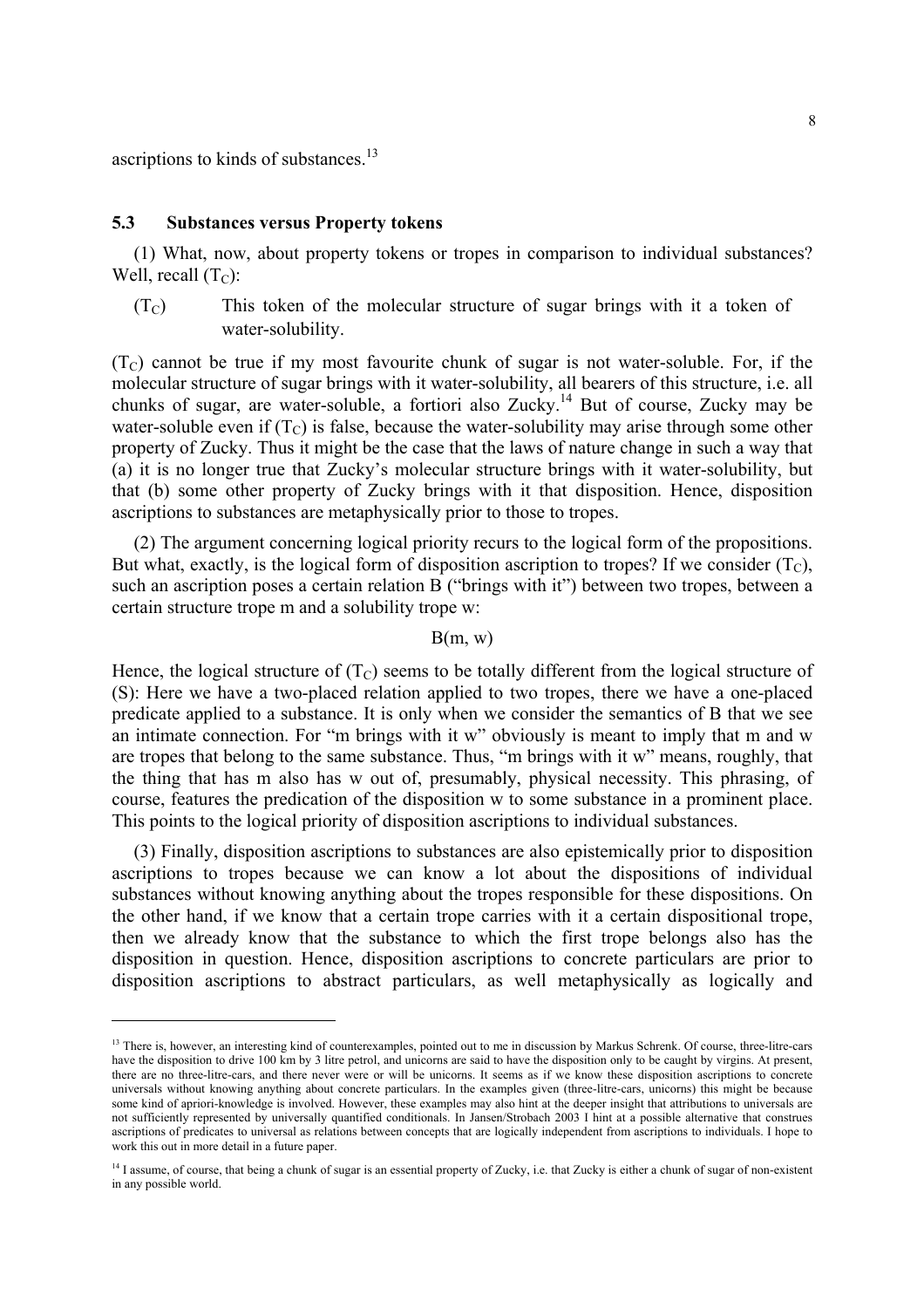epistemologically.

#### **5.4 Property Types versus Property Tokens**

The third pair I will compare with respect to priority are property types and property tokens.

(1) To begin with, what about metaphysical priority? Can a token m of a molecular structure bring with it a token w of a certain disposition when the respective disposition ascription to the structure type is false? It cannot, if the "brings with it" relation is meant to be stronger than a mere accidental co-occurrence in the same substance. Indeed, it is meant to express some stronger relation, as can be seen in the reduplicative phrasing: An M-thing is thought to be a W-thing *in virtue of* being an M-thing. I argued elsewhere that for a reduplicative sentence, i.e. a sentence containing phrases like "in virtue of" or "qua", three things have to be fulfilled: $15$ 

x is F qua G is true if and only if  $(1)$  x is F, and  $(2)$  x is G, and  $(3)$  there is the correct conceptual relation R between F and G.

Now that conceptual relation – whatever it is supposed to be: conceptual implication, mutual implication, causal relevance etc. – has been shown not to be a statement about certain particulars alone, but a statement involving some kind of generality, either of a necessary, a factual or a statistical kind ("for the most part"). Thus such a statement about tropes already presupposes the respective statement about property types, because the statement is not meant to express a mere accidental relation.

What about the other way round? Can the dispositional statement about the property type be true if the respective statement about a trope is false? If the generality involved is of the "for the most part" kind, i.e. a mere statistical concept, this seems to be a metaphysical possibility. However, in an important respect this would be a quite unattractive position, as this leaves us in a position in which we cannot account for the fact that some tropes of that kind bring with them that disposition, but others do not. This would just be inexplicable. If, on the other hand, the generality involved is a genuine one, no exceptions are allowed, and thus the truth of the statement about the trope is implied by the statement about the abstract universal.

To sum up: The ascription of dispositions to property types and tropes are stronger intertwined than the other cases discussed. According to the contrafactual criterion used so far, neither is metaphysically prior to the other.

(2) What about logical priority? In section 5.3, I represented the logical structure of the disposition ascription to tropes as claiming a certain relation B ("brings with it") between two tropes, i.e. as "B(m, w)". Accordingly, the logical structure of the ascription to property types might be something like the following:

$$
(\forall x)(\mathbf{M}x \supset (\exists y)(\mathbf{W}y \& \mathbf{B}(x, y)))
$$

Here, the disposition ascription to tropes (i.e. " $B(x, y)$ ") is a central feature of the logical structure of the disposition ascription to property-types. Hence, if this analysis is correct, disposition ascriptions to abstract particulars are logically prior to the disposition ascriptions to abstract universals.

<sup>15</sup> Cf. Jansen 2002, 43.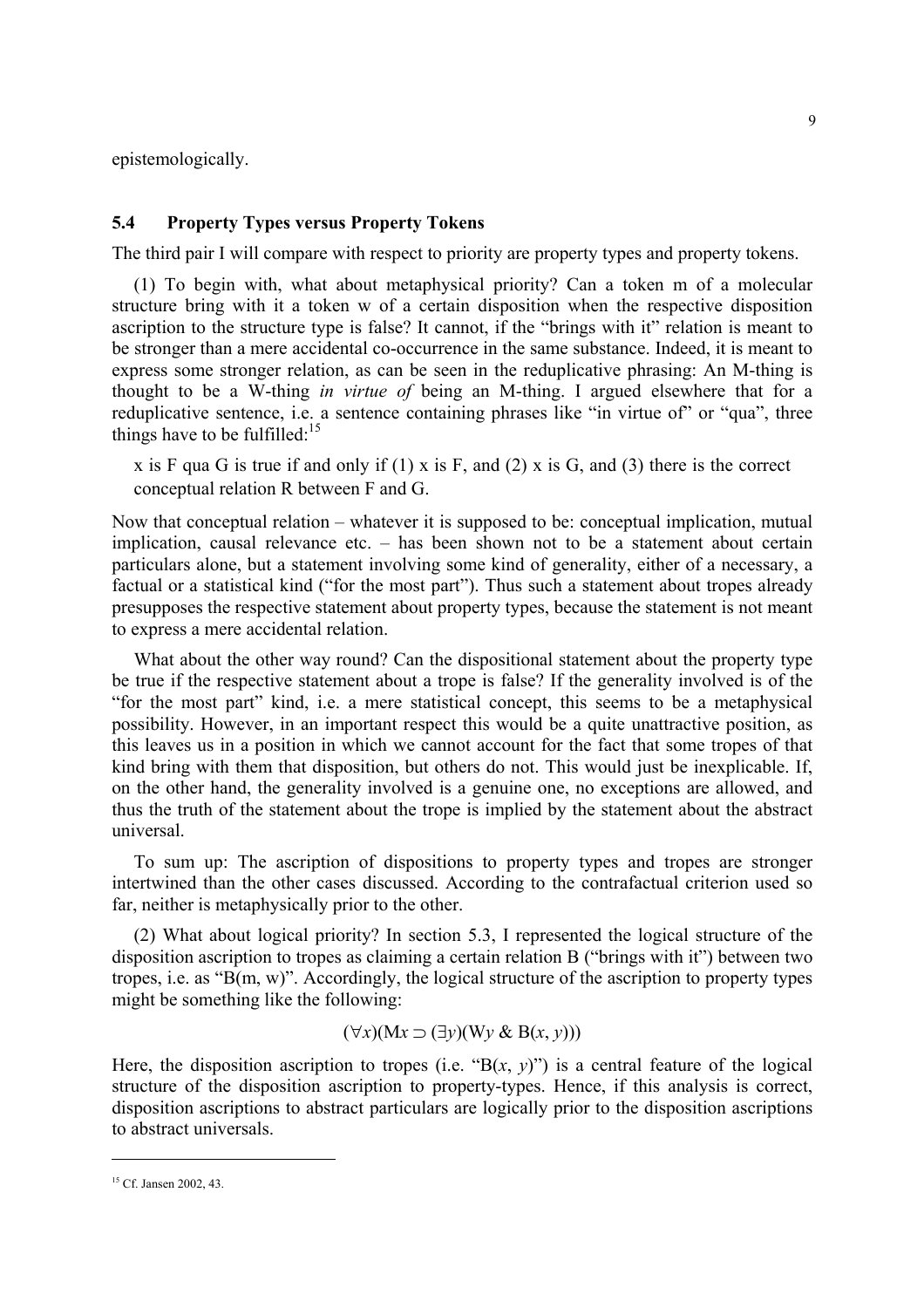(3) What about epistemological priority? Here again, it is important that the "brings with it" relation is thought to be stronger than a mere accidental concurrence. Therefore, as soon as we know that a certain property token m as such is responsible for a certain disposition token w, we know that also the respective property type to which m belongs is responsible for the property type to which w belongs. And, of course, because of the involved generality of the disposition ascription to the property type, we know that the respective disposition ascription also applies to the tokens of that type. Hence, tropes and property types are on equal footing with respect to epistemological priority.

## **5.5 Substances versus Property Types**

Now disposition ascriptions to tropes are logically prior to disposition ascriptions to property types and on equal footing with them with respect to both metaphysical and epistemological priority. Disposition ascriptions to substances, in turn, are prior to disposition ascriptions to tropes in all three respects, as I have argued before. Hence, by transitivity of priority, disposition ascriptions to substances are also prior to disposition ascriptions to property types in all three respects. Thus the most basic kind of disposition ascriptions – metaphysically, logically, and epistemologically – are dispositions ascriptions to individual substances.

## **6. Evidence: When Do We Ascribe Dispositions?**

#### **6.1 Ascription of Surefire Dispositions to Individuals**

 $\overline{a}$ 

Finally, I want to discuss the question of evidence: When do we ascribe dispositions? I will first discuss the predication of surefire dispositions to individuals. This case is simple in two respects: First, it leaves out probabilistic dispositions and deals with surefire dispositions only, i.e. such dispositions that lead invariably to their manifestations in given circumstances. Second, it takes only predication to individuals into account, and leaves out predication to universals. Thus, we have two twofold distinctions yielding four cases that are to be distinguished: (a) ascriptions of surefire dispositions to individuals, (b) of surefire dispositions to universals, (c) ascriptions of probabilistic dispositions to universals, and (d) of probabilistic dispositions to individuals.

I will first discuss the simple case of ascribing surefire dispositions to individuals and turn to the other cases in the following subsections. I will base my discussion on the following plausible assumption on the relation between surefire dispositions and their manifestations, the *principle of manifestation*.<sup>16</sup> Indeed, fulfilling this principle is just what it is to be a surefire-disposition:

If x has the surefire disposition D to display-M-in-circumstances-C and x is situated in circumstances C, then x will display M.

With this principle and the assumption that a certain disposition D to display M in circumstances C is indeed a surefire disposition, the following three propositions are not jointly compatible:

<sup>&</sup>lt;sup>16</sup> In fact, this assumption has already been formulated by Aristotle in Metaphysics IX 7. A discussion of this passage can be found in Jansen 2002, chapter 5. In what follows I suppress time-indices; for a discussion of the temporal relation of dispositions to their manifestations cf. also Jansen 2002, chapter 5.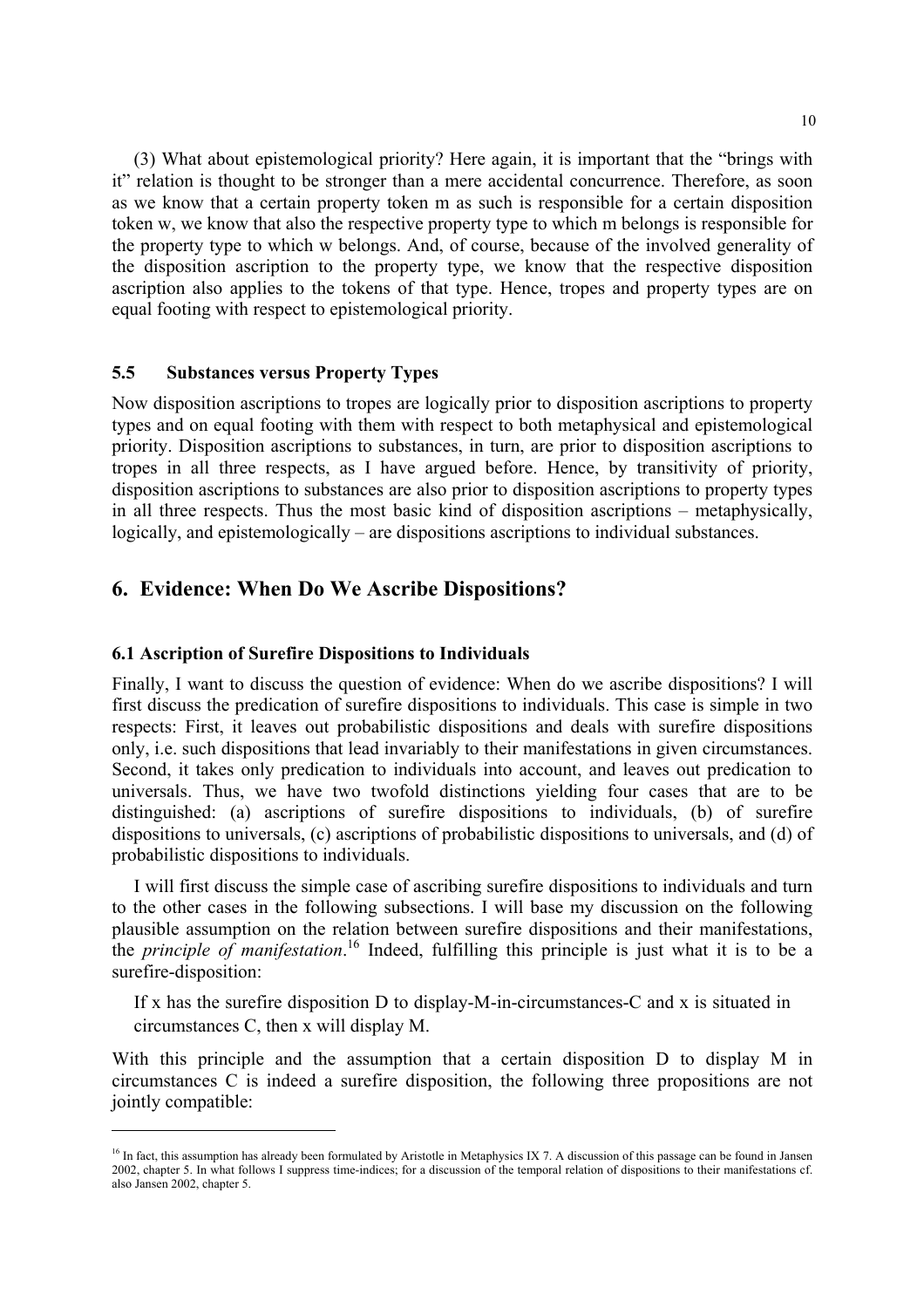| (D1)<br>$D_{\rm X}$ |  |  |  | $(x$ has disposition D to display M in circumstances C.) |
|---------------------|--|--|--|----------------------------------------------------------|
|---------------------|--|--|--|----------------------------------------------------------|

- (D2) Cx (x is situated in circumstances C.)
- (D3)  $\neg Mx$  (x does not display M.)

This observation gives rise to two different research strategies for disposition ascriptions:

(1) The first strategy takes C to be a known finite string of conditions, fixed either by observation or by definition. This strategy will then try to realise this set of conditions C, i.e. (D2) is made true. In that case, it is not possible for both (D1) and (D3) to be true. Thus, if the manifestation does not happen, i.e. if (D3) is true, then (D1) cannot be true, i.e. x cannot have the disposition D to display M in circumstances C. If we have evidence of such a kind as produced by this research strategy, we cannot rationally ascribe disposition D to x. Thus, this strategy is a method to falsify disposition ascriptions.

(2) The second strategy starts out agnostic about (D2), but is dogmatic about the truth of (D1): We assume that D is just that disposition, that is being possessed by x, and the task is, to find out more about the circumstances for which D allows x to display M. If we follow this strategy, we realise some set  $C^*$  of conditions. If x does not display M, then  $(D3)$  is true. Thus, (D2) must be false, which in turn implies that, in fact, x is not yet situated in circumstances C, i.e. that C\* is not C. This research strategy is no strategy for a straightforward falsification of a disposition ascription. What is being falsified here are hypotheses about the circumstances, in which D will manifest itself.

There is another plausible principle about dispositions, which yields a third research strategy. Whereas the other two research strategies are strategies to falsify disposition ascriptions, this third strategy allows the verification of certain disposition ascriptions. The underlying principle gives us positive reasons to ascribe dispositions. I call it the *principle of enabling*:

If x displays M in circumstances C, x must have had the disposition D, which allows for a manifestation M in circumstances C.

Thus, (3), if we have empirical evidence that x is both in C and is displaying M, we can infer that x has the disposition D to display M in circumstances C. This is, how we can verify a disposition ascription. Of course, the evidence for D can be only as strong as the evidence we have for C and M. But this is a problem of empirical reasoning in general, not a problem special to dispositions. If Zucky dissolves in water, it must have had the disposition to dissolve in that liquid in the first place. If a compass needle orients itself to the north, it must have the disposition to do so.

Sometimes, however, we will have difficulties to find out, *whose* disposition is at work. If John swallows a pill, and his headache pain is relieved after that: was it really a disposition of the pill that did the work? Maybe the pill was of no causal relevance at all, and it was the water with which he took the pill, or the swallowing, or the beautiful sunshine, or some other feature of this situation. As a rule, this problem occurs with all *active dispositions*, i.e. with dispositions of things to cause a change or a process to occur in other things. With *passive dispositions* this problem does not occur. For passive dispositions are dispositions of things to suffer changes. Thus by definition the passive dispositions always are in the things that undergo a change or a process. The bearer of the active disposition, on the other hand, is not so easily known. This is something that has to be detected by empirical science.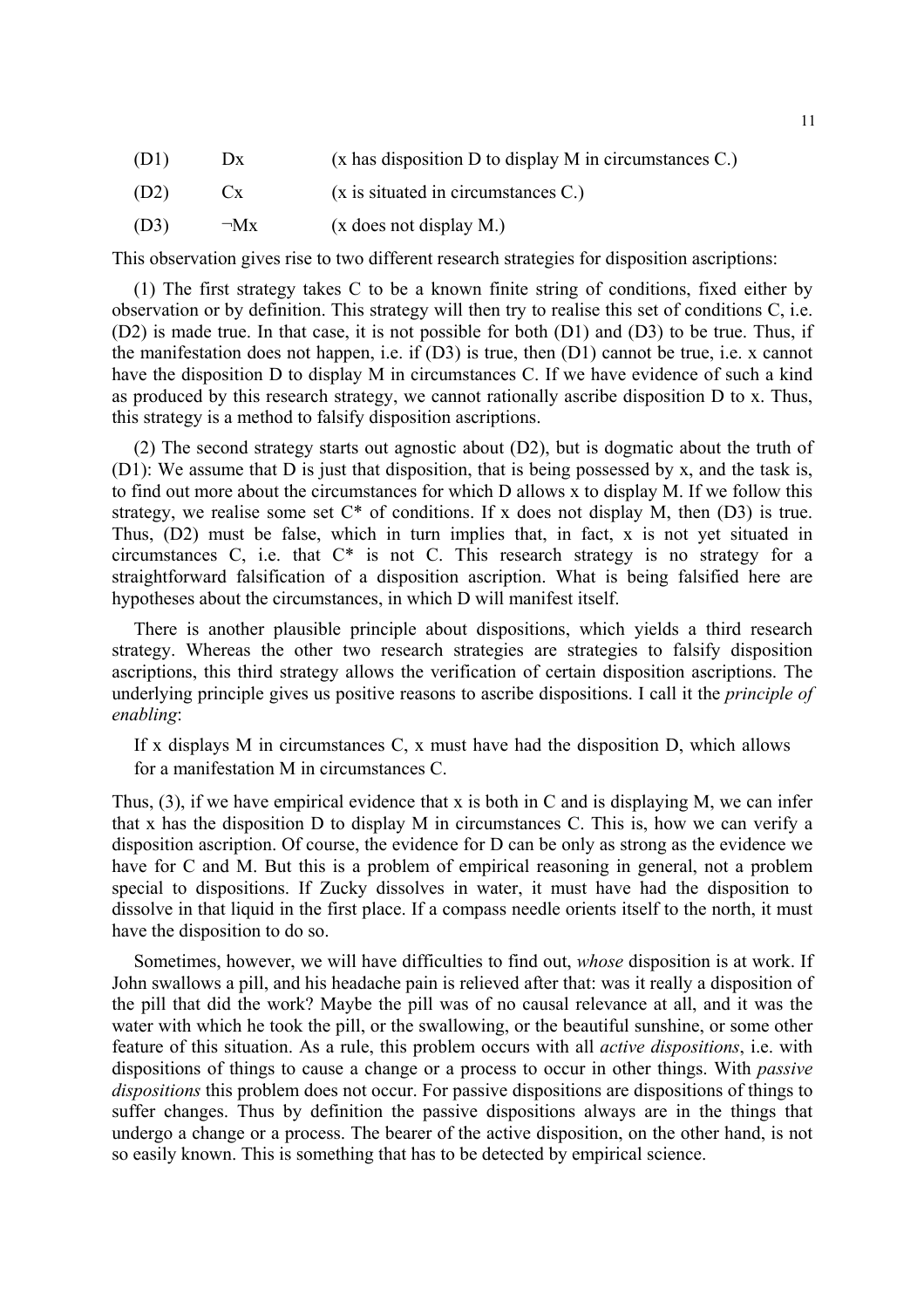#### **6.2 Ascription of Surefire Dispositions to Universals**

Science is in general not so much concerned with disposition ascriptions to individuals but with generalised statements, with disposition ascriptions to universals. Scientists do not so much want to know whether Zucky is water-soluble or not, but whether sugar is. They do not care whether Black Beauty can digest hay, but whether horses have this disposition. Of course, the evidence used by scientists may consist in disposition ascriptions to individuals. But what is printed in the textbooks are generalised statements, or disposition ascriptions to universals. That Black Beauty can digest hay will not appear in any biology book. What we learn in biology is that all horses digest hay – or, in short, that horses digest hay, and in chemistry, that (all) sugar dissolves in water. It is an old and still intriguing problem how universal sentences like these can be justified empirically. But this is a general problem of all empirical research, and not a problem that is particular to disposition ascriptions.

#### **6.3 Ascriptions of Probabilistic Dispositions to Universals and Individuals**

So far I discussed surefire dispositions only, because the principle of manifestation, by definition, is only valid for these dispositions. Of course, there may also be other kinds of dispositions. I will call such non-surefire dispositions "probabilistic dispositions", because they bring about a certain probability for a manifestation. At times, they are also called "propensities".<sup>17</sup> Probabilistic dispositions bring it about that their bearer will react with such-and-such a probability under such-and-such conditions in such-and-such a way. As the manifestation is only probable, a missing manifestation M in a given situation is no evidence for the lack of a propensity to manifest M in this situation. On the contrary, there may be a high probability for M, although by chance no manifestation will arise. A *probabilistic variant of the principle of enabling* is still valid for propensities, though:

If x has the propensity  $D_P$  to display M in circumstances C with probability P, and if x is situated in circumstances C, then x will display M with probability P.

Of course, this variant is much more undetermined. Any non-manifestation of M might be compatible with the ascription of a propensity  $D_P$  for M, for  $0 \le P \le 1$ . And a single manifestation of M does not tell us anything about the probability with which M occurs. To test such probabilities, we therefore need numerous series of observations and experiments. For example, we may observe the behaviour of a huge number of atoms of, say, a certain uranium isotope and determine the time it takes till half of these atoms have decayed. In this way we determine the half-life period of this isotope. We have thus established that atoms of this isotope have the disposition to decay with a probability of 50 % within this stretch of time. This disposition is, to my knowledge indisputably, not a surefire disposition. It is an example for a genuine probabilistic disposition.

There may be other cases, where genuineness may justly be disputed. Tests show that only a certain number, say *n* out of hundred people, will taste something if a probe of rat-poison is put on their tongue. Now, is there any disposition we can universally ascribe to humans? Do humans have the probabilistic disposition to taste rat-poison with a success rate of *n* %? Such a disposition ascription will not explain why always the same people do or do not taste the rat-poison. What we are likely to say in this case is that *n* % of humans have the surefire disposition to taste rat-poison while the rest of the human population is lacking this

<sup>&</sup>lt;sup>17</sup> Cf., e.g., Popper 1990. For a detailed discussion of theories of objective probabilities cf. Rosenthal 2003.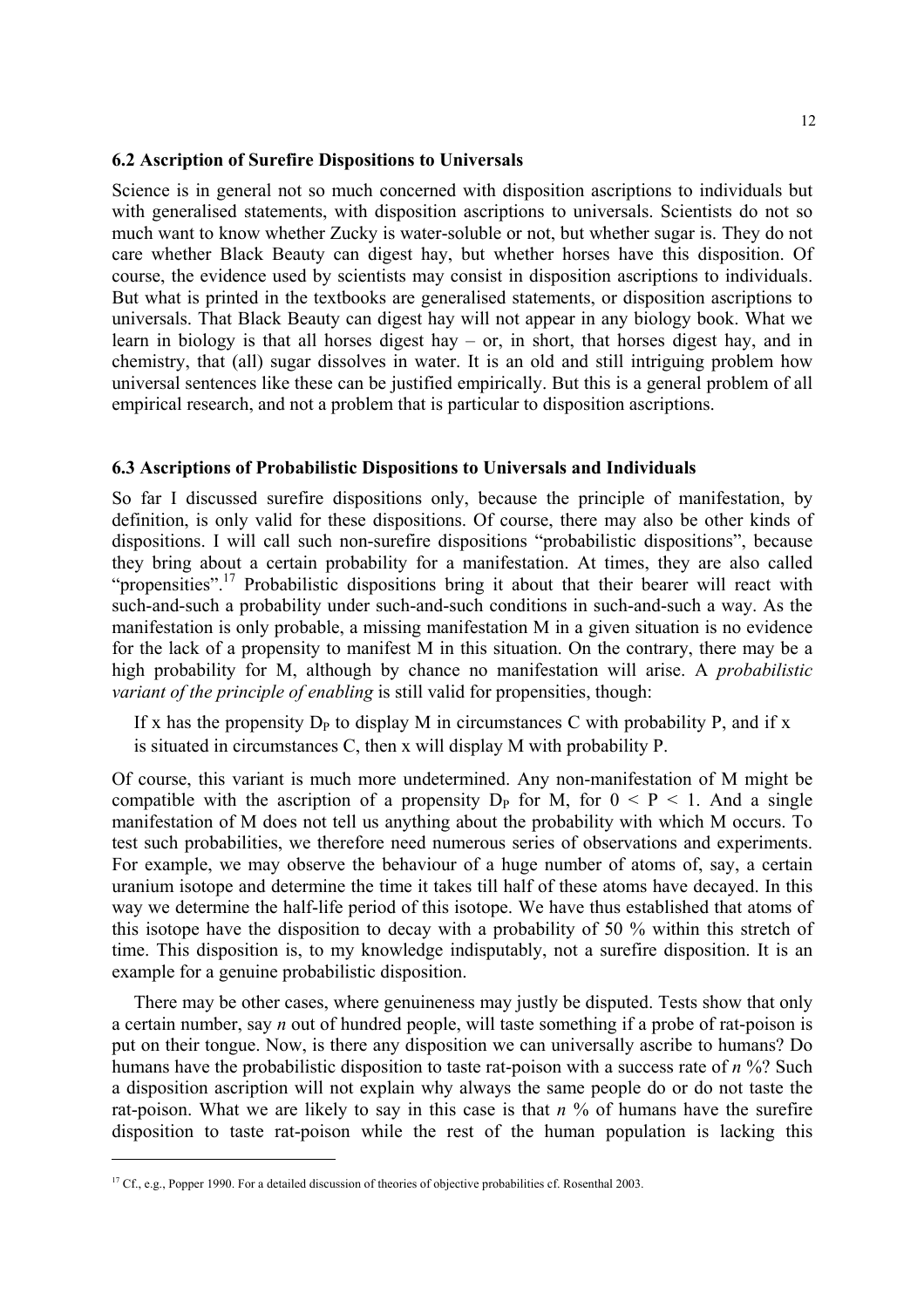disposition. Thus not every statistical result is eligible for postulating a genuine probabilistic disposition.

Another example: Most medical tests yield only statistical results. Do these tests establish genuine probabilistic disposition ascriptions? I would say they normally do not. Aspirin, for example, is said to cure headaches. But aspirin cannot in all cases be applied successfully; it fails in, say, *m* % of all cases. We may be tempted to explain these failures by attributing a probabilistic disposition. For the case of aspirin is in an important respect different from the case of rat-poison-tasting humans: While human beings differ quite a lot from each other, aspirin pills are thought to be equal in all causally relevant respects. In this they seem to be like atoms of the same isotope. Thus all aspirins should have the same dispositions, and these seem to be probabilistic ones. But if aspirin had the probabilistic disposition to cure headaches in  $(100 - m)$  % of all cases, this would not explain why there are patients where aspirin always fails to cure the headaches, while it is almost always successfully applied to others. Let us explore the story further: To cure headaches, aspirin has to connect to certain chemical receptors within the human body. And certain people, it is said, do not have these receptors because they have certain deviant genes. Thus it is nothing within the individual aspirins themselves which makes them work at one time and fail at another. It is just that aspirins do not have the disposition to cure headaches without any further qualifications, but, as we should have expected, only the disposition to cure them under certain circumstances. What aspirins do or do not cause depends on who swallows them. Again, we have a mere statistical result and no genuine probabilistic disposition. Aspirin has the surefire disposition to cure headaches under conditions C; it only happens that conditions C obtain in only (100 – *m*) % of all cases.

We see that not every statistical result is evidence of genuine probabilistic dispositions. In many cases we just have individuals with different causally relevant properties. In other cases we have individuals that share all causally relevant properties, but the necessary manifestation conditions do not always obtain. The only case that is of interest for the ascription of genuine probabilistic dispositions is if individuals with the same causally relevant properties behave differently though all necessary manifestation conditions are obtaining.

### **7. Conclusion**

By way of conclusion, I will sum up the results reached in this paper. Disposition ascriptions occur both in daily and scientific contexts. They can contain action related information and may lead to scientific explanations. Often, disposition ascriptions are elliptical. Communicational success about disposition ascriptions is possible, because the context of utterance supplies the information necessary for disposition ascriptions that are thought to give action-related information. This is not an option for science: Scientists, therefore, should make as explicit as possible what manifestations they are talking about and in which circumstances these manifestations are supposed to be displayed. We can ascribe dispositions both to particulars and to universals, to concrete and to abstract things. However, disposition ascriptions to concrete particulars, i.e. to Aristotelian substances, are the most basic kind: They are prior metaphysically, logically and epistemologically to disposition ascriptions to any of the other three ontological categories. The principle of manifestation and the principle of enabling provide a variety of strategies to verify or to falsify disposition ascriptions, though special precautions have to be observed in the case of probabilistic dispositions.